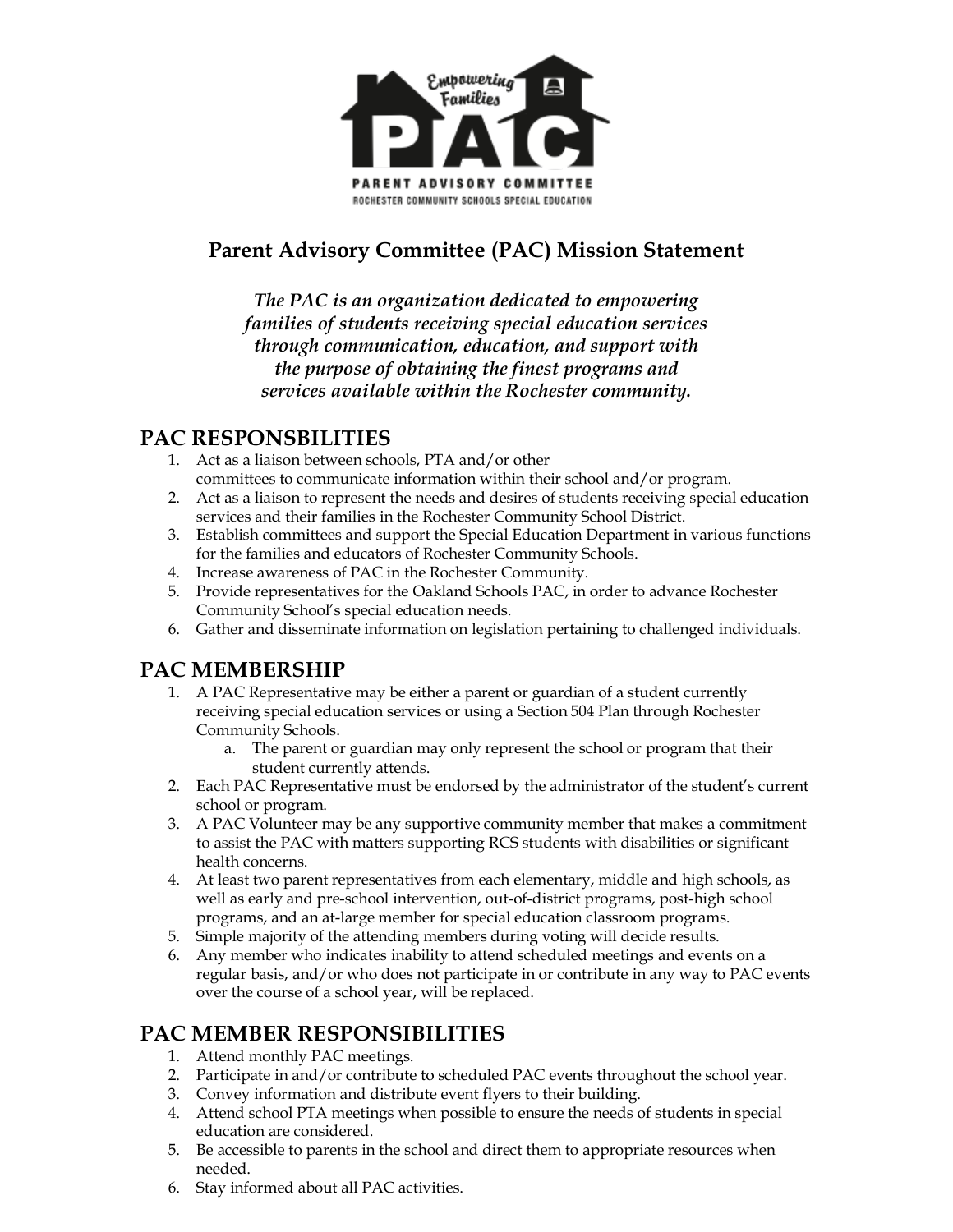# **PAC EXECUTIVE BOARD OFFICERS**

*Chairperson* shall be elected for a term of one year and limited to no more than three consecutive terms of office. No officer may hold more than one office simultaneously. Responsibilities include:

- 1. Inform parents of meeting times, dates and places.
- 2. Work with the executive board in development of an agenda for each PAC meeting.
- 3. Preside at all the PAC meetings.
- 4. Appoint, when necessary, subcommittees to carry out functions.
- 5. Cancel meetings depending on weather conditions or unusual circumstances.
- 6. Attend monthly RCS PTA Council meetings (or assign an Executive Board member to attend) to update the district on PAC happenings. In addition, the Chairperson will report back to the PAC each month information gleaned from these meetings.
- 7. Create PAC meeting and Adult Enrichments calendar by working with the Special Education Department to secure rooms for meetings.

*Vice Chairperson (Membership and Adult Education)* shall be elected for a term of one year and limited to no more than three consecutive terms of office. No officer may hold more than one office simultaneously.

Responsibilities include:

- 1. Act in absence of the Chairperson.
- 2. Perform all duties as assigned by the chairperson.
- 3. Perform duties within her/his specific area of responsibility.

#### *a) Vice Chair of Membership*

- I. Update and work with Director of Special Education on membership for the PAC.
- II. Report monthly on membership status.
- III. Monitor attendance at scheduled meetings and events, and replace representatives who indicate an inability to fulfill the PAC Membership responsibilities spelled out in the bylaws.
- IV. Contact reps annually in the spring to find out if they will be continuing in their roles for the coming school year.

#### *b) Vice Chair for Adult Education*

I. Chair and oversee Education Committee and ensure that its responsibilities are fulfilled.

*Recording Secretary* shall be elected for a term of one year and limited to no more than three consecutive terms of office. No officer may hold more than one office simultaneously. Responsibilities include:

- 1. Act as a recorder at each PAC meeting.
- 2. Have charge of all books, documents and papers as the PAC determines to be necessary to their business.
- 3. Prepare the minutes of each meeting and distribute them to each member.
- 4. Perform all duties incidental to the office of recording secretary.

*Communications Chair* shall be elected for a term of one year and limited to no more than three consecutive terms of office. No officer may hold more than one office simultaneously. Responsibilities include:

- 1. Serve as central clearinghouse for electronic communication with membership
- 2. Compile lists of upcoming events and other communications of interest to PAC and distribute to membership through electronic channels.
- 3. Perform all duties incidental to the office of corresponding secretary.
- 4. Serve as an active participate in the PAC's Social Media sites such as the PAC Facebook page.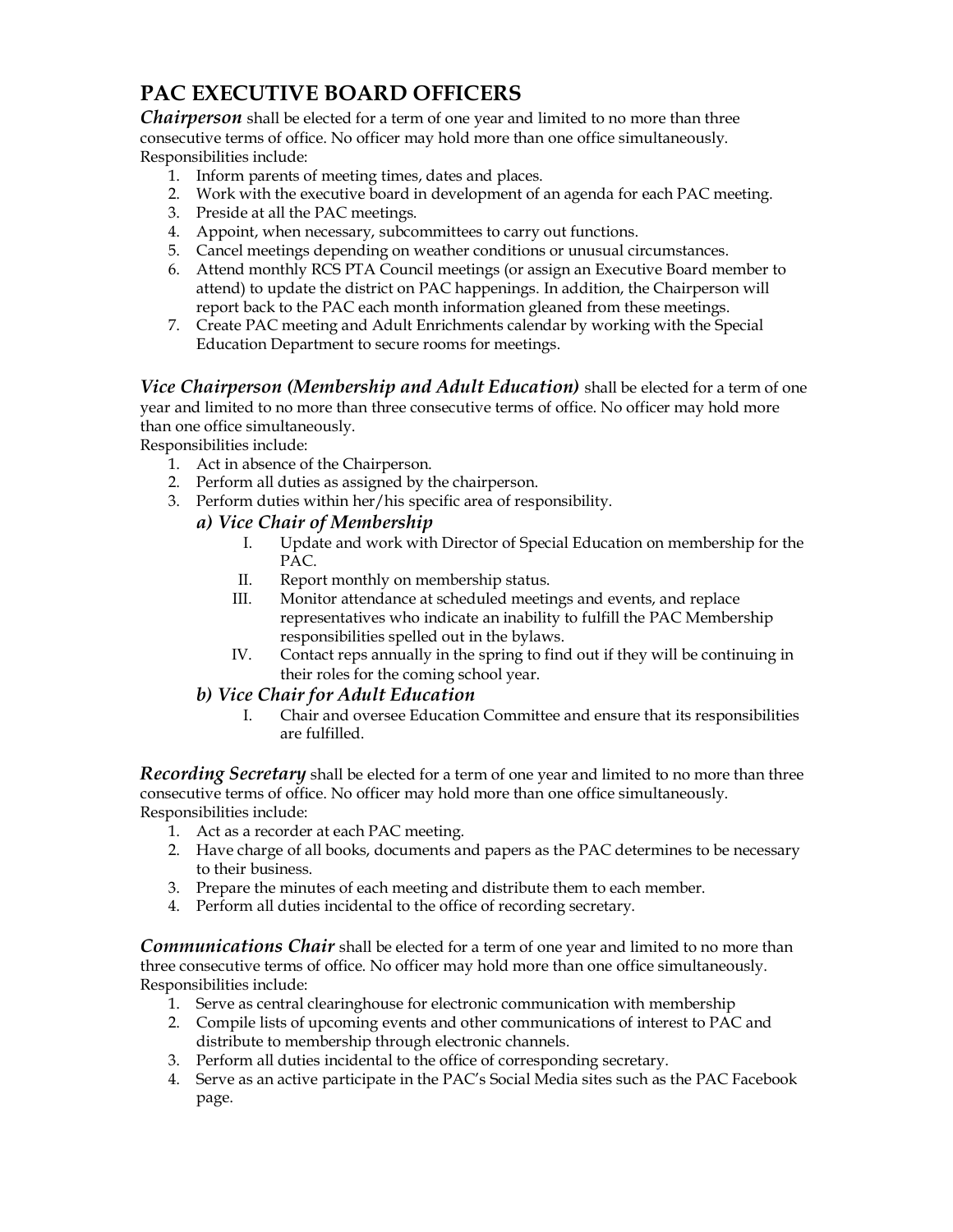*Legislative Rep* shall be elected for a term of one year and limited to no more than three consecutive terms of office. No officer may hold more than one office simultaneously. Responsibilities include:

- 1. Attend RCS PTA Legislative Council meetings.
- 2. Inform PAC reps of local, state and federal public education legislative issues.
- 3. If aware of a special education issue they will inform both PAC reps and PTA Legislative Council.

*Budget Liaison* shall be elected for a term of one year and limited to no more than three consecutive terms of office. No officer may hold more than one office simultaneously. Responsibilities include:

- 1. Approve financial transactions submitted to the Rochester Community Schools Foundation along with the PAC Chair unless the transaction is reimbursing the Chair or Budget Liaison. If this is the case, then another executive board member will be asked to approve.
- 2. Keep track of funds by requesting a spreadsheet from the Rochester Community Schools Foundation for our records and to be reported in September, January and May.

**Past Chairperson** shall be included on the Executive Board for the purpose of providing continuity of leadership, historical perspective, and expertise.

## **PAC COMMITTEES**

#### *Nominating Committee*

- 1. The Nominating Committee will be chaired by up to two Coordinators.
- 2. At the February meeting, a nominating committee will be established to contact each member and inquire as to the interest of running for office or shall nominate a person for office.
- 3. At the March/April meeting, the nominating committee will present the proposal for new officers. Nominations from the floor will be accepted.
- 4. At the May meeting, a simple majority vote of the PAC members will elect the officers.

#### *Disability Awareness Workshop Committee*

- 1. The Disability Awareness Workshop Committee will be chaired by up to two Coordinators.
- 2. The Coordinator(s) of the Disability Awareness Workshop (DAW) Committee will have the following duties throughout the year:
	- a) Maintain the master schedule for using or renting the DAW kit(s) including
		- I. RCS schools (no fee)
		- II. School districts (fee)
		- III. Private schools (fee)
		- IV. Agencies, organizations and business (fee)
	- b) Authorize the use of the DAW kit(s), determining fees and verifying all paperwork is in order.
	- c) Follow-up that proper payment was received.
	- d) Supervise the release of the DAW kit(s) to the users or enters.
	- e) Supervise the set-up, tear-down and training of the DAW kit(s) at the users' or renters' location.
	- f) Maintain the DAW instruction manual and provide training to all volunteers supporting the DAW program.
	- g) Order replacement equipment for the DAW kits.
	- h) Maintain communication with the RCS Foundation concerning all needs and concerns regarding the DAW program.
	- i) Maintain communication with the RCS Bus Garage concerning DAW dates and times needed to transport RCS students.
- 3. Members of the Disability Awareness Workshop Committee may assist the DAW coordinator in the following duties as needed throughout the year:
	- a) Assist in the release of the DAW kit(s) to the users or renters.
	- b) Assist in set-up and tear-down of the DAW kit(s) at the users' or renters' location.
	- c) Assist in training volunteers at the users' or renters' location.